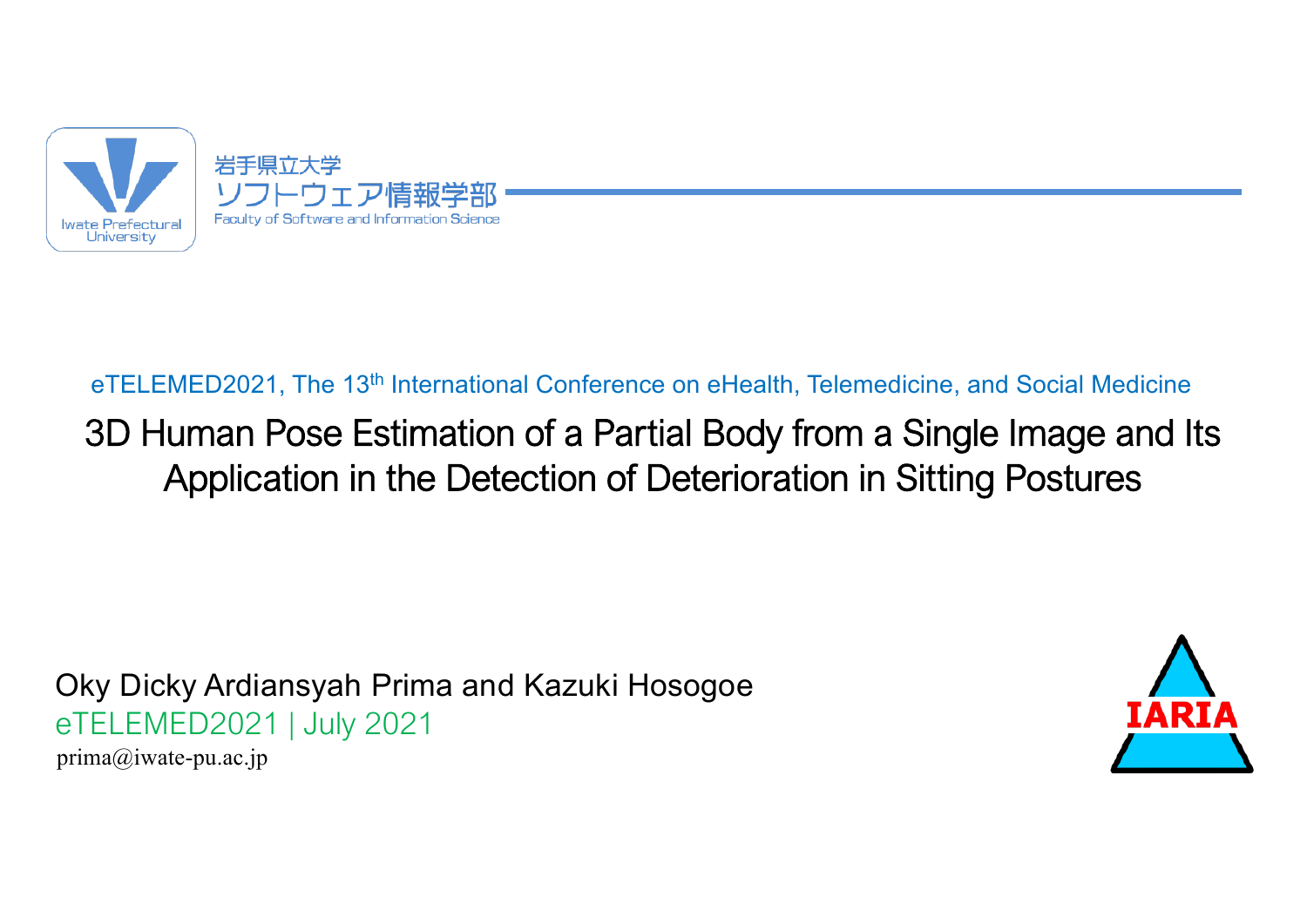# **About Me**



#### **Assoc. Prof. Dr. Oky Dicky Ardiansyah Prima**

Iwate Prefectural University, Department of Software and Information Science, Japan. prima@iwate-pu.ac.jp

#### **Research Interests**

- Human Computer Interaction
- Behavior Analysis
- Eye Tracking
- Virtual Reality
- 3D Spherical Display

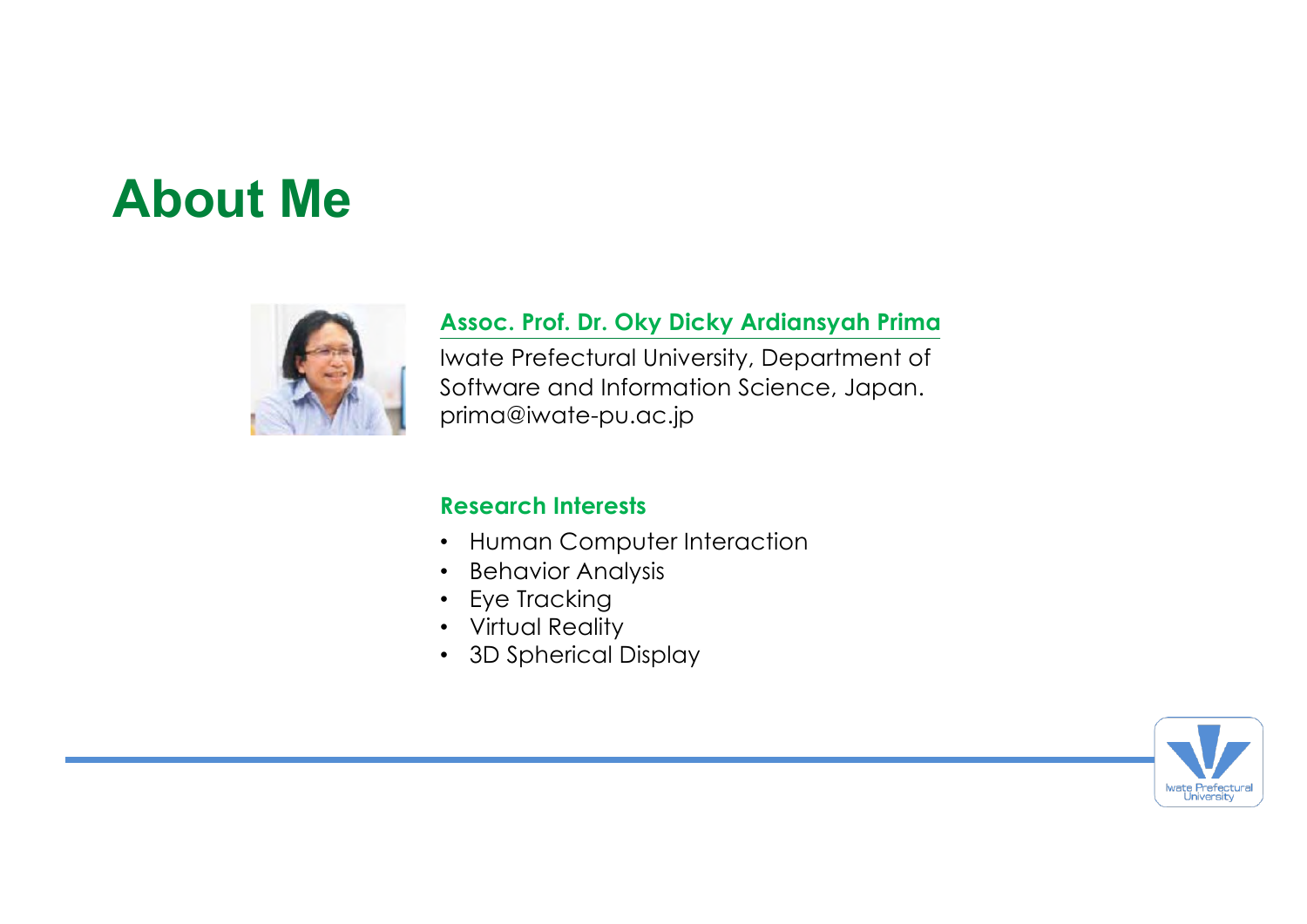## **Agenda**

- Background
- Research Aims
- Building 3D Human Pose Models
- Evaluation of 3D Human Pose with/without Occlusion
- $\bullet$  Detection of Deterioration in Sitting Postures
- Conclusion

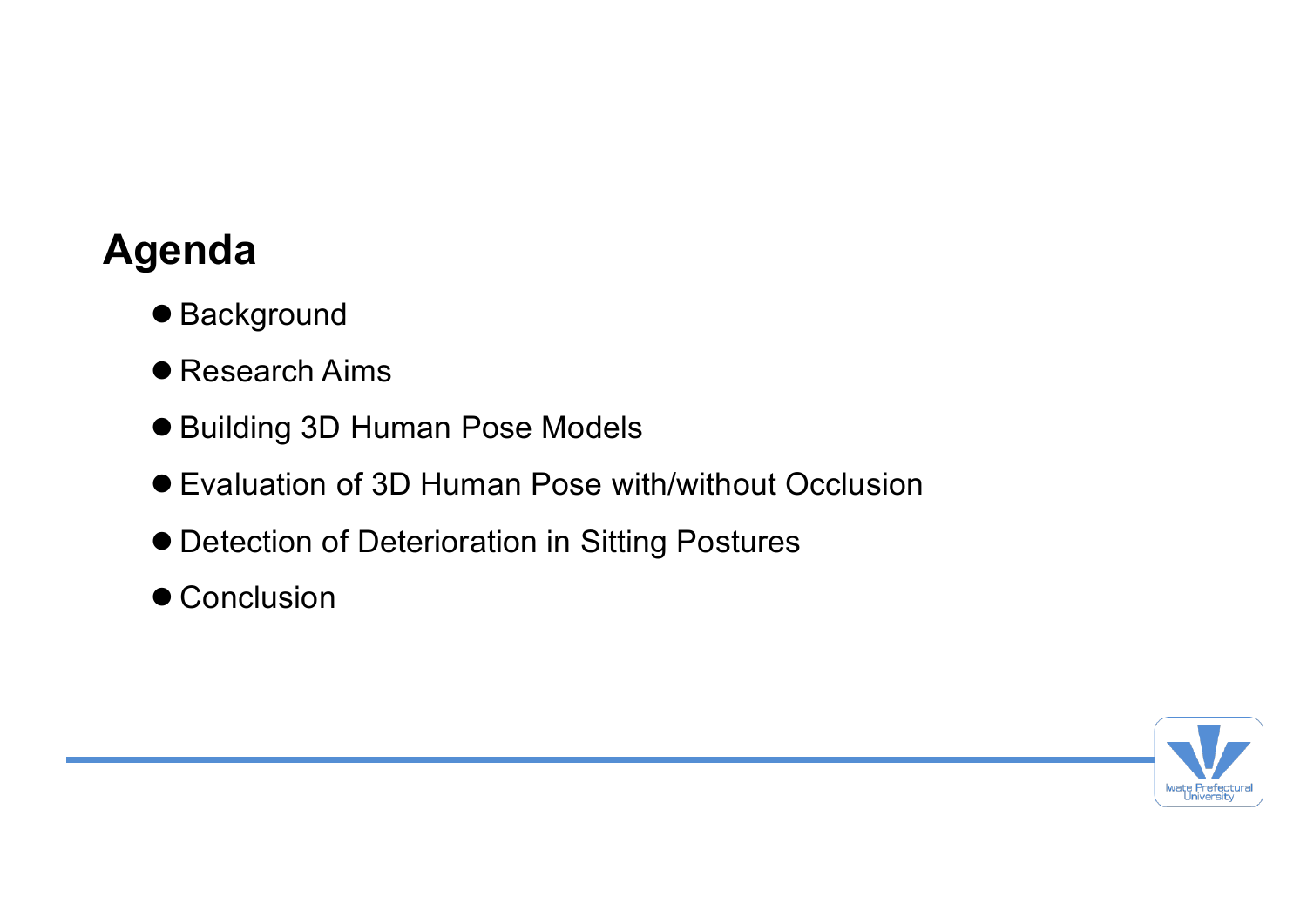## ■ Background :: 3D human pose estimation from a single image

Estimating 3D human pose from a single image is an active area of research in the field of computer vision because it has a wide range of potential applications.

#### Direct 3D Pose Estimation

The 3D coordinates of the joints for a pose are predicted using an end-to-end network [1].

#### SMPL-based Estimation

3D model of the human body (SMPL) is fitted to 2D body joints to calculate the 3D coordinates of the joints [2].

#### Lifting 2D Pose to 3D Pose

The 3D coordinates of the joints for a pose are predicted by utilizing 2D pose estimation results [3].

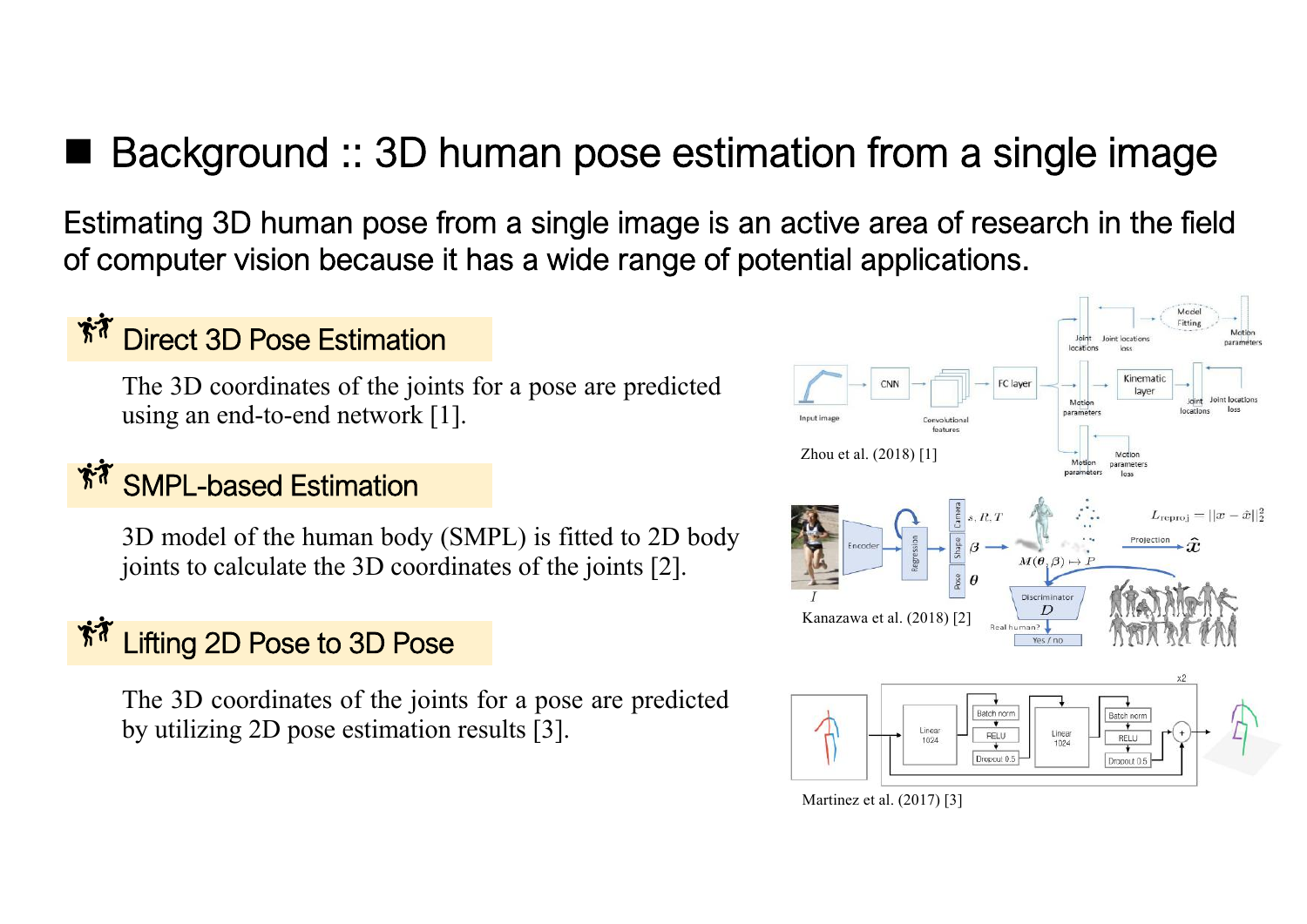### ■ Background :: How does occlusion affect the estimation results?

Most of the research on 3D human pose estimation assumes that the whole body can be captured, but there are many cases where parts of the body are occluded.





Could the estimation be improved by using a model that focuses only on the visible parts?

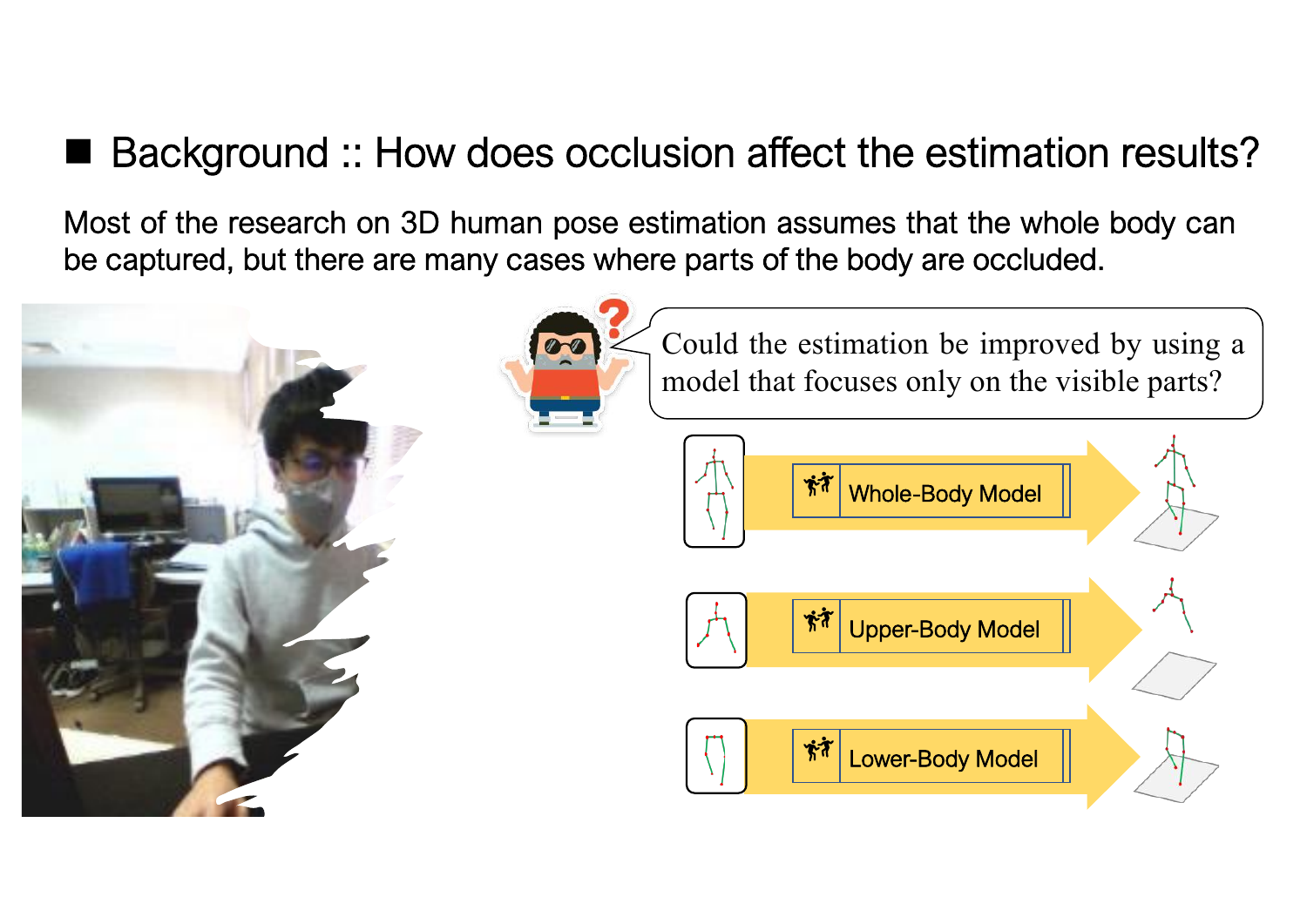### $\blacksquare$  Research Aim

 $\mathbb{P}$  To evaluate the accuracy of 3D human pose with/without occlusion of body parts.

 $\mathbb{P}$  To detect deterioration in sitting postures using 3D human pose estimation.



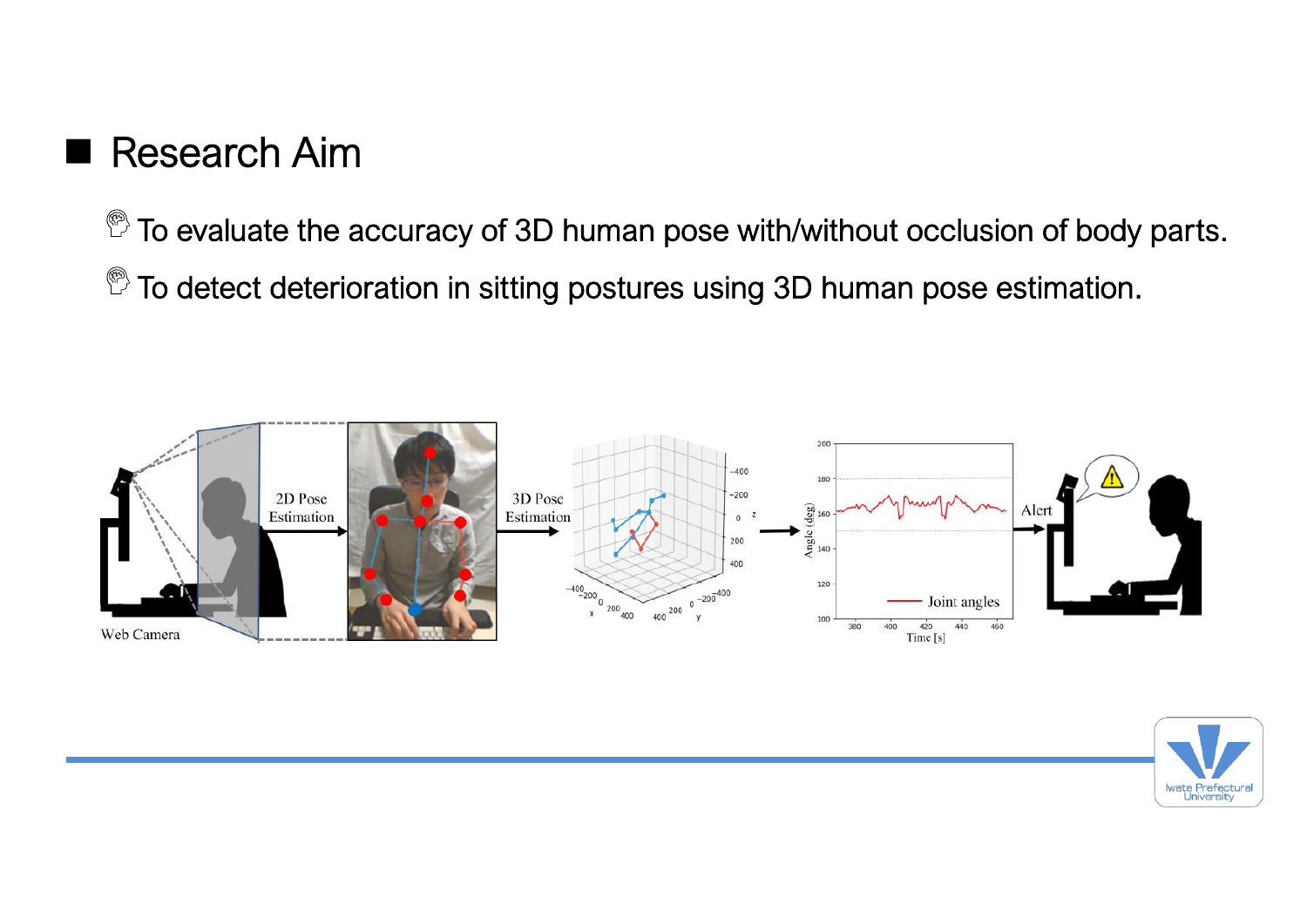#### ■ Building 3D Human Pose Models

Based on Human3.6M [4], we created 3D human pose models using the 3D baseline method, which is a relatively simple deep feed-forward neural network that can efficiently perform 3D human pose estimation.

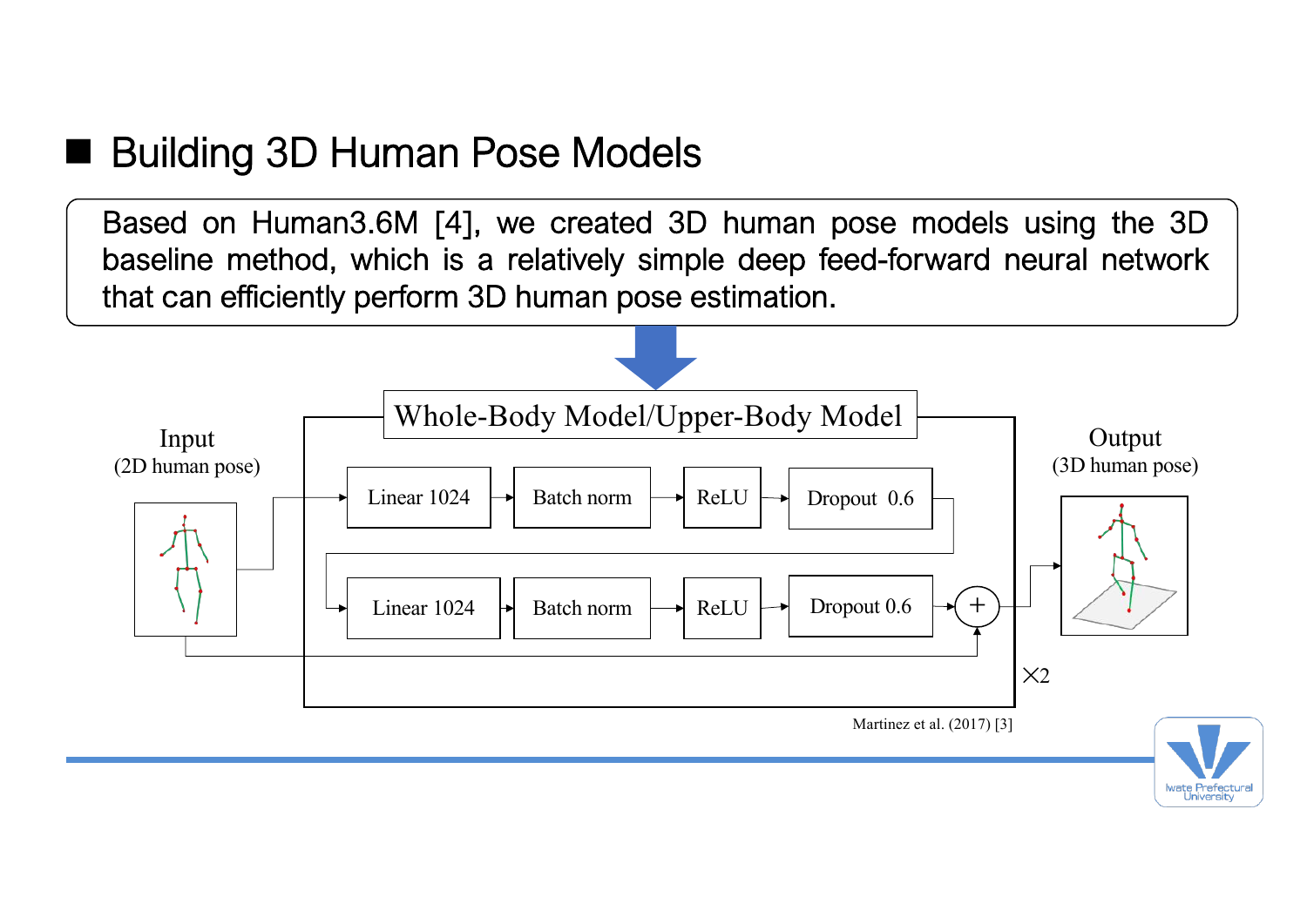#### ■ Evaluation of 3D Human Pose with/without Occlusion

When only the upper body is captured, how does the accuracy of 3D human pose estimation differ between a full body model and an upper body model?



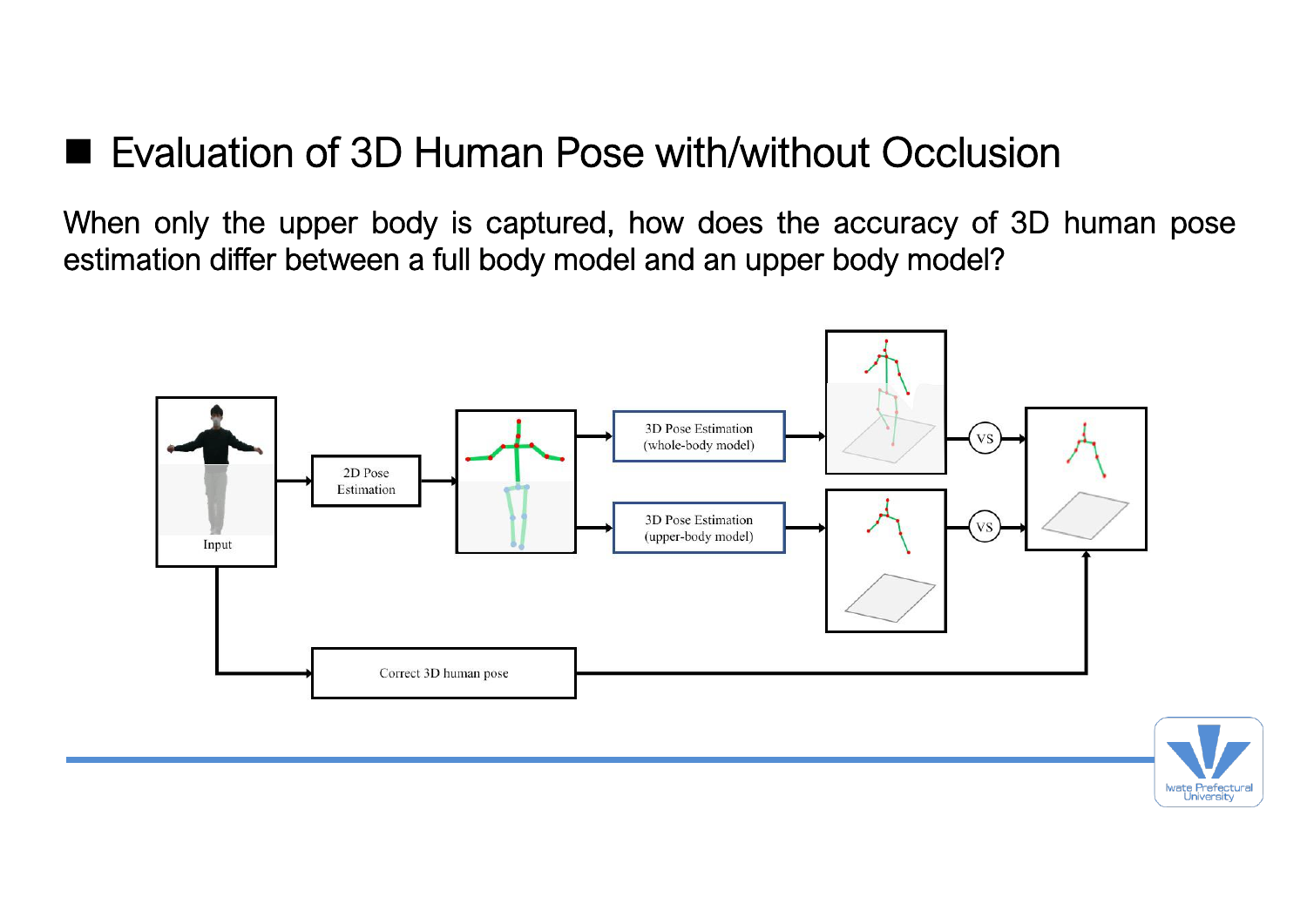### ■ Evaluation of 3D Human Pose with/without Occlusion

A. Randomly selected 548,800 human poses from the Human3.6M, which were not used for training and validation of the models.



| No.                     | <b>Joints</b>         | Model [mm]        |                   |
|-------------------------|-----------------------|-------------------|-------------------|
|                         |                       | <b>Whole-Body</b> | <b>Upper-Body</b> |
| 1                       | Neck                  | 162.79            | 51.24             |
| $\overline{2}$          | <b>Nose</b>           | 38.39             | 26.71             |
| 3                       | Head                  | 80.75             | 45.65             |
| 4                       | Left Shoulder         | 81.05             | 37.39             |
| 5                       | Left Wrist            | 91.10             | 45.13             |
| 6                       | Left Elbow            | 109.46            | 69.94             |
| $\overline{7}$          | <b>Right Shoulder</b> | 72.66             | 35.43             |
| 8                       | <b>Right Wrist</b>    | 89.63             | 46.64             |
| 9                       | <b>Right Elbow</b>    | 105.65            | 69.50             |
| Mean $(M)$              |                       | 92.387            | 47.514            |
| Standard deviation (SD) |                       | 33.5448           | 14.5406           |

The accuracy of pose estimation significantly improved by about 45mm when the upper-body model was used to estimate the pose of the upper body ( $M = 92.387$ ,  $SD = 33.5448$ ,  $t(8) = 4.99$ ,  $p < .001$ ).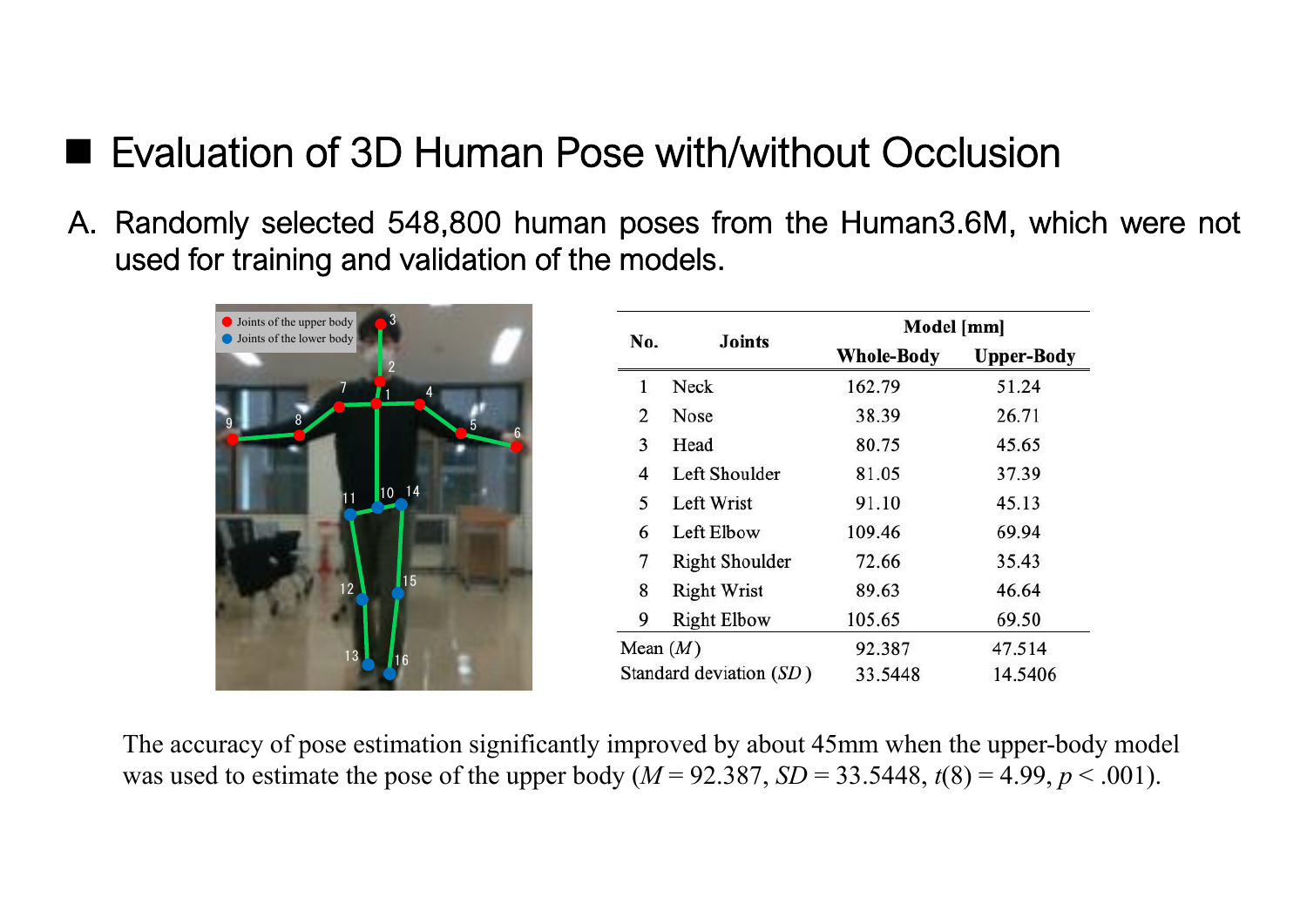#### ■ Evaluation of 3D Human Pose with/without Occlusion

B. 7,350 human poses from a subject measured by the Intel RealSense D435.



The accuracy of pose estimation significantly improved by about 17mm when the upper-body model was used to estimate the pose of the upper body  $(M = 124.123, SD = 30.7033, t(8) = 1.94, p < .05)$ .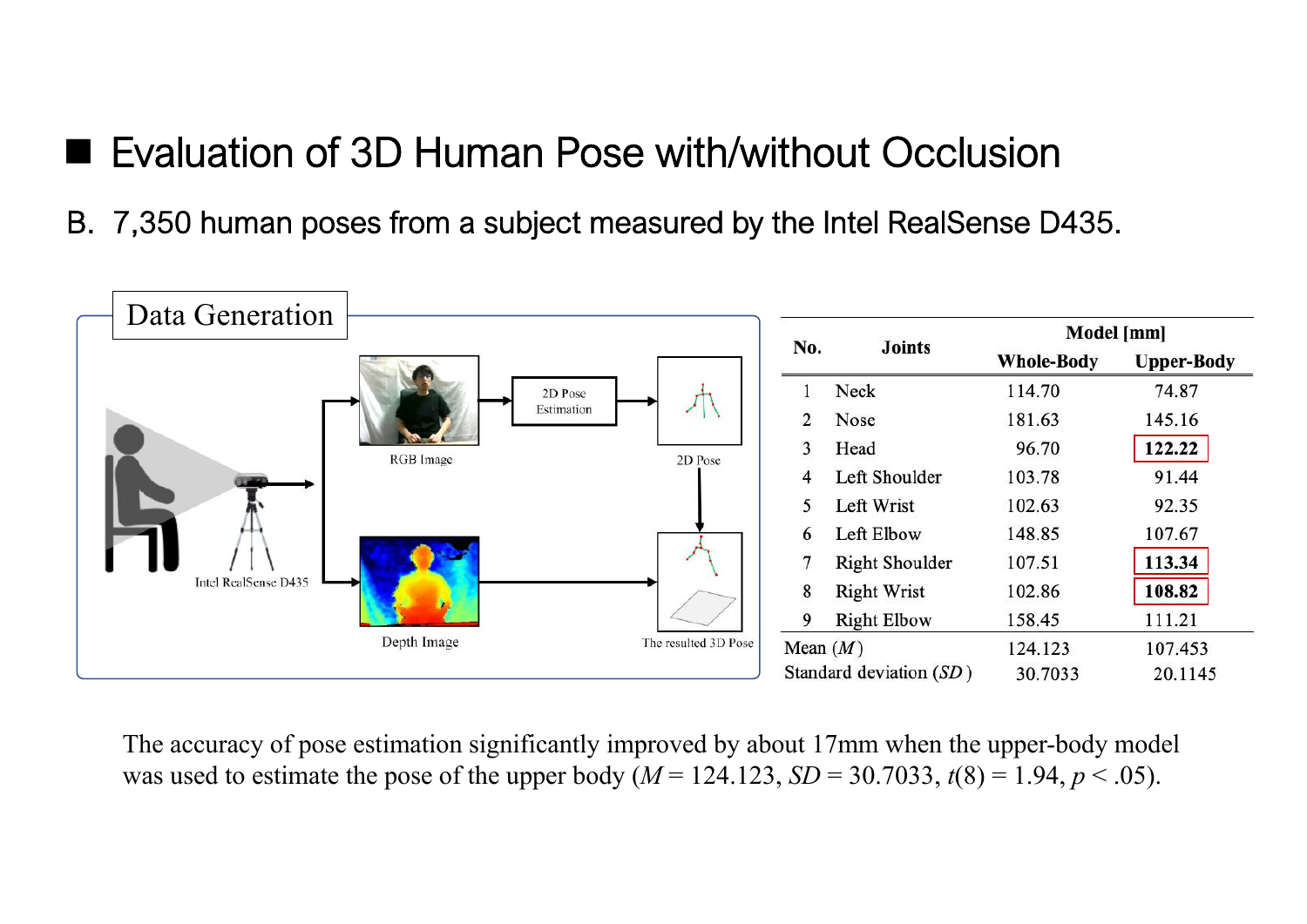### ■ Detection of Deterioration in Sitting Postures

Changes in the angles of the nose, neck, and pelvis determine good or bad sitting posture.

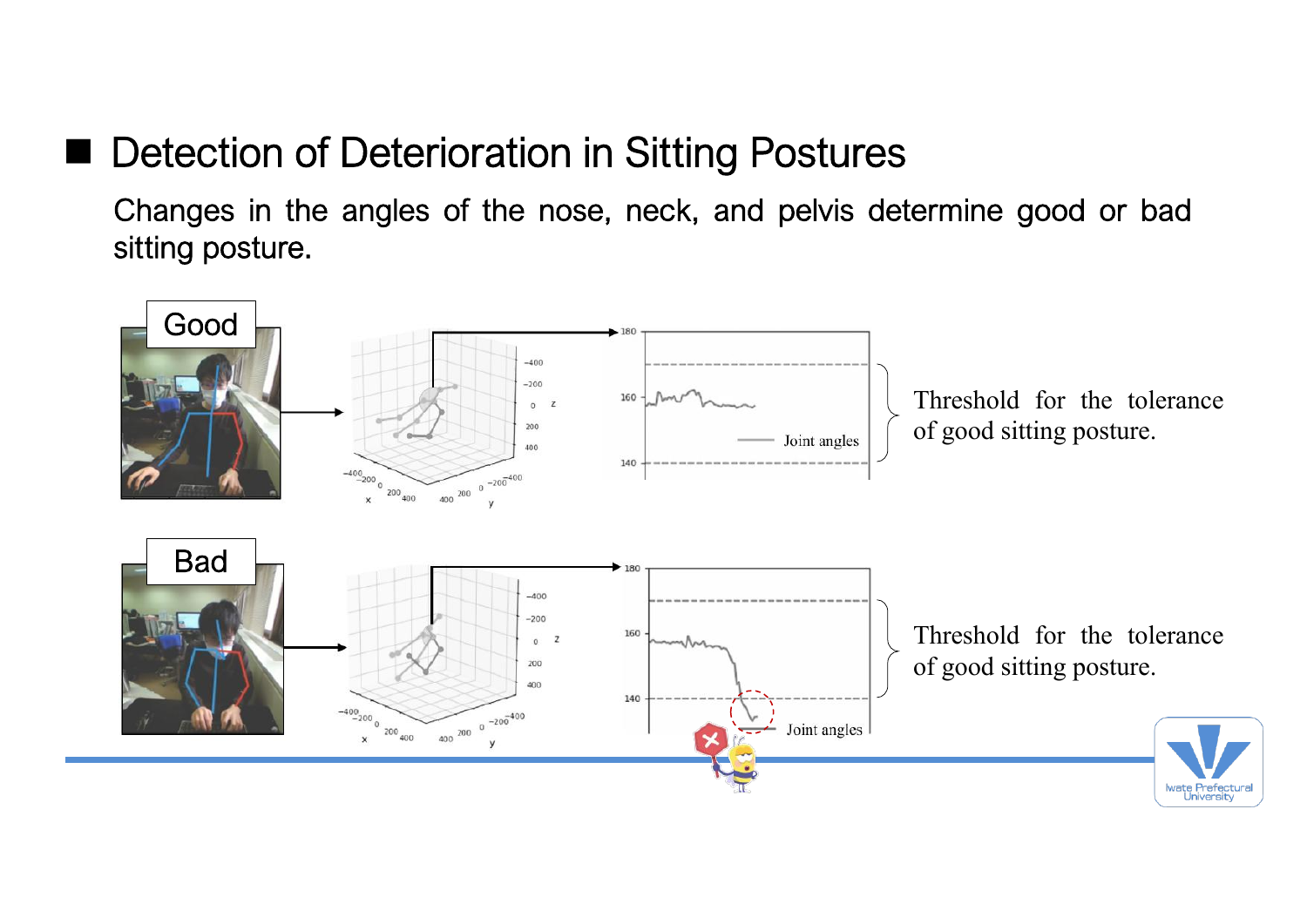#### ■ Detection of Deterioration in Sitting Postures

Monitoring of Sitting Postures (Movies)

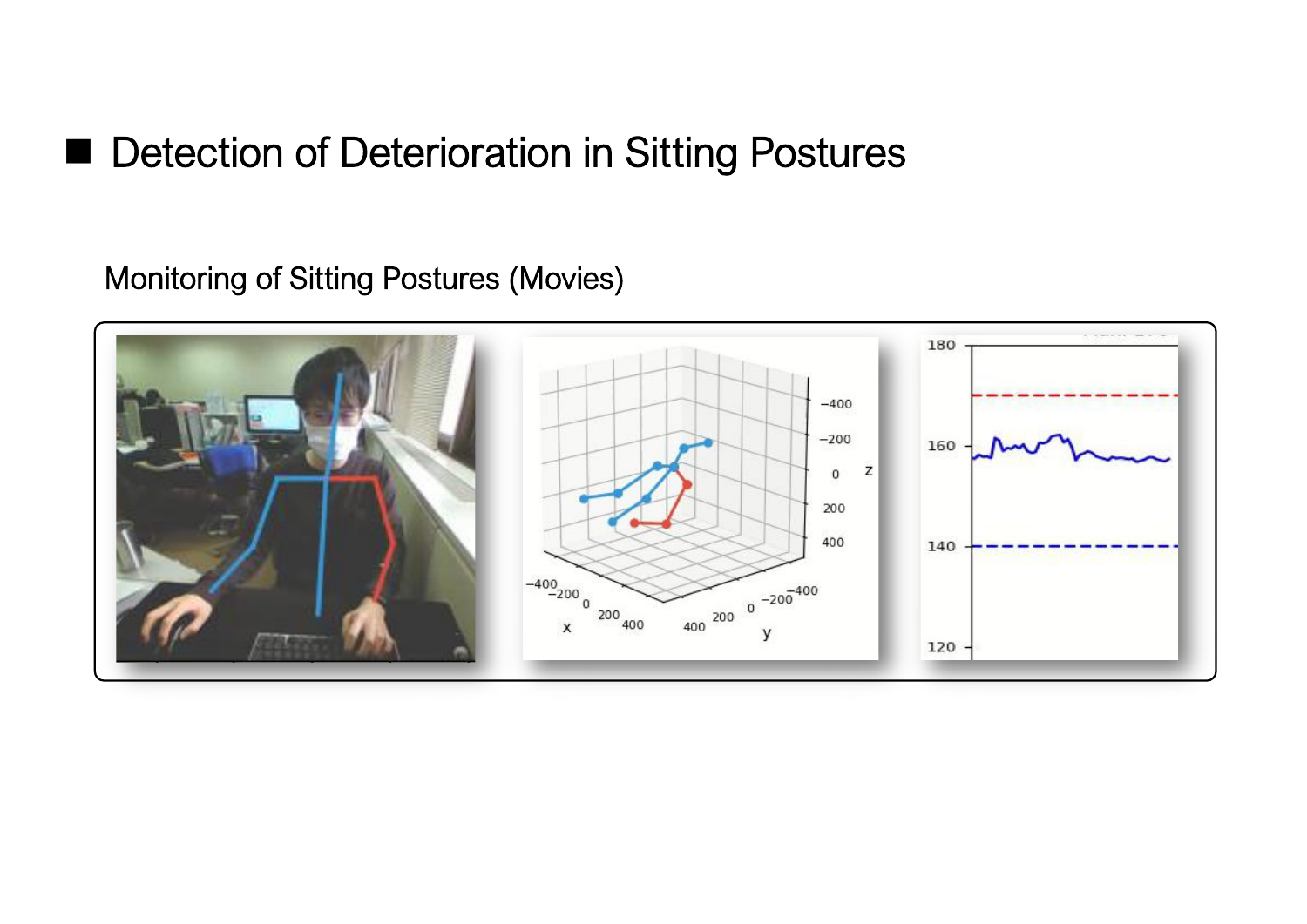

What we have accomplished:

We confirmed that the accuracy of 3D human pose estimation by the model specialized for given parts of the body was higher than that by the model for the whole body.

The deterioration of the sitting posture can be detected by the change in the angle between the nose, neck and pelvis.



In the future, we would like to further improve the reliability of the posture deterioration detection by combining multiple joint angles.